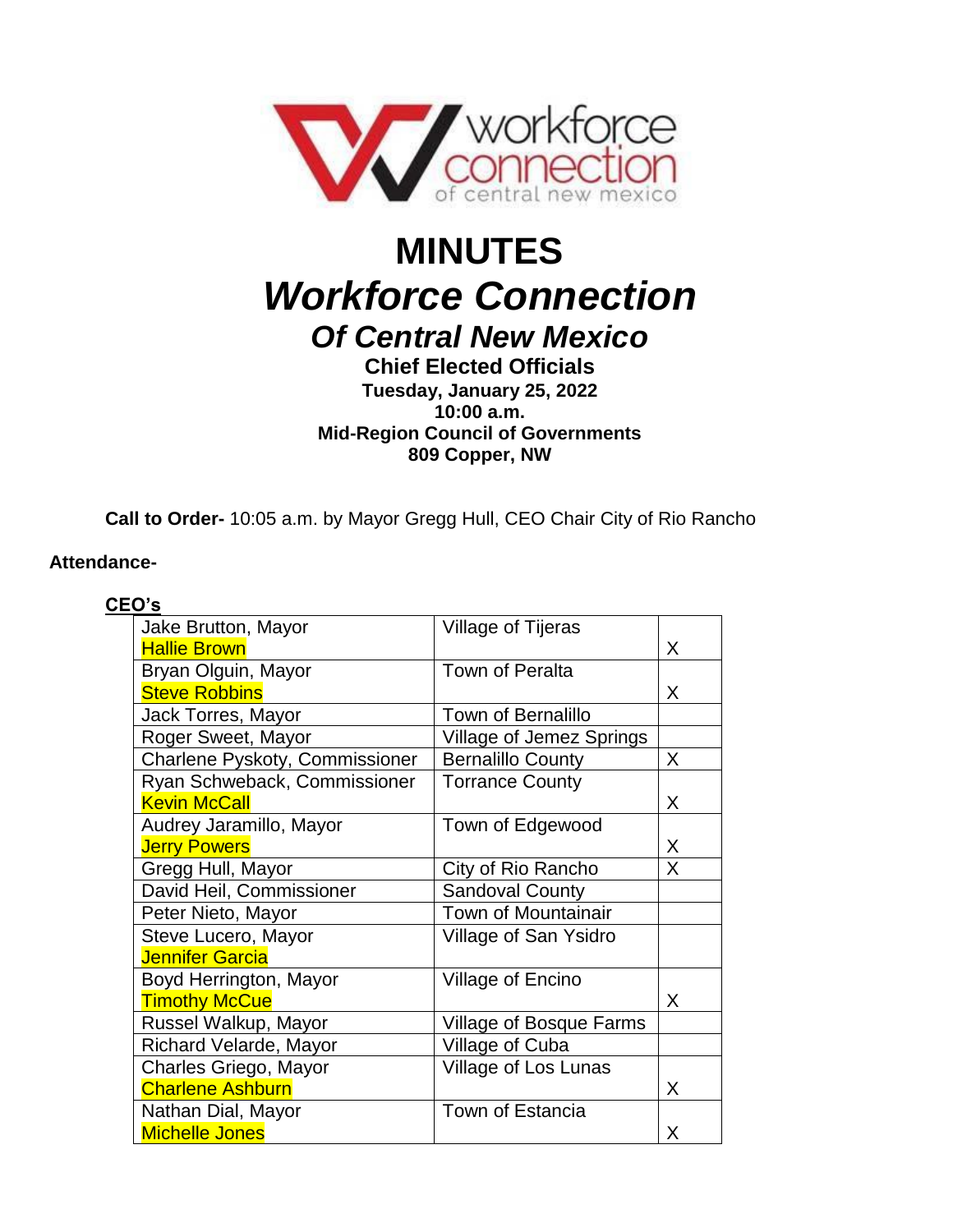| Tim Keller, Mayor      | City of Albuquerque        |   |
|------------------------|----------------------------|---|
| <b>Leon Espinoza</b>   |                            | X |
| David Dean, Mayor      | Village of Willard         |   |
| Ted Hart, Mayor        | <b>City of Moriarty</b>    |   |
| <b>Steve Anaya</b>     |                            | X |
| Robert Nolin, Mayor    | City of Belen              |   |
| <b>Andrew Salas</b>    |                            |   |
| Donald Lopez, Mayor    | Village of Los Lunas       |   |
| JoAnne Roake, Mayor    | <b>Village of Corrales</b> | X |
| David Hyder            | <b>Valencia County</b>     |   |
| <b>Orlando Montoya</b> |                            | X |

#### **Executive Committee**

**Beth Barela**, Treasurer

- **Doug Calderwood** Performance & Monitoring Chair
- **Honorable Gregg Hull**, CEO,
- **Krista Kelley** Sandoval County Rep

**Laura Musselwhite** – Valencia County Rep.

- **John Mierzwa** Chair-Elect
- **Melodee Saiz** Youth Standing committee Chair

**Debbie Ortiz**- Past Chair, Torrance County Rep.

- **Diane Saya** Bernalillo County Rep
- **Jerry Schalow**, Chair
- **Robert Walton** Training & Service Provider Chair

#### **Others Present**

Art Martinez Joy Forehand Nicole Giddings Lloyd Aragon Dewey Cave Adrienne Molinar Elizabeth Middleton Jesse Turley Cindy Cordova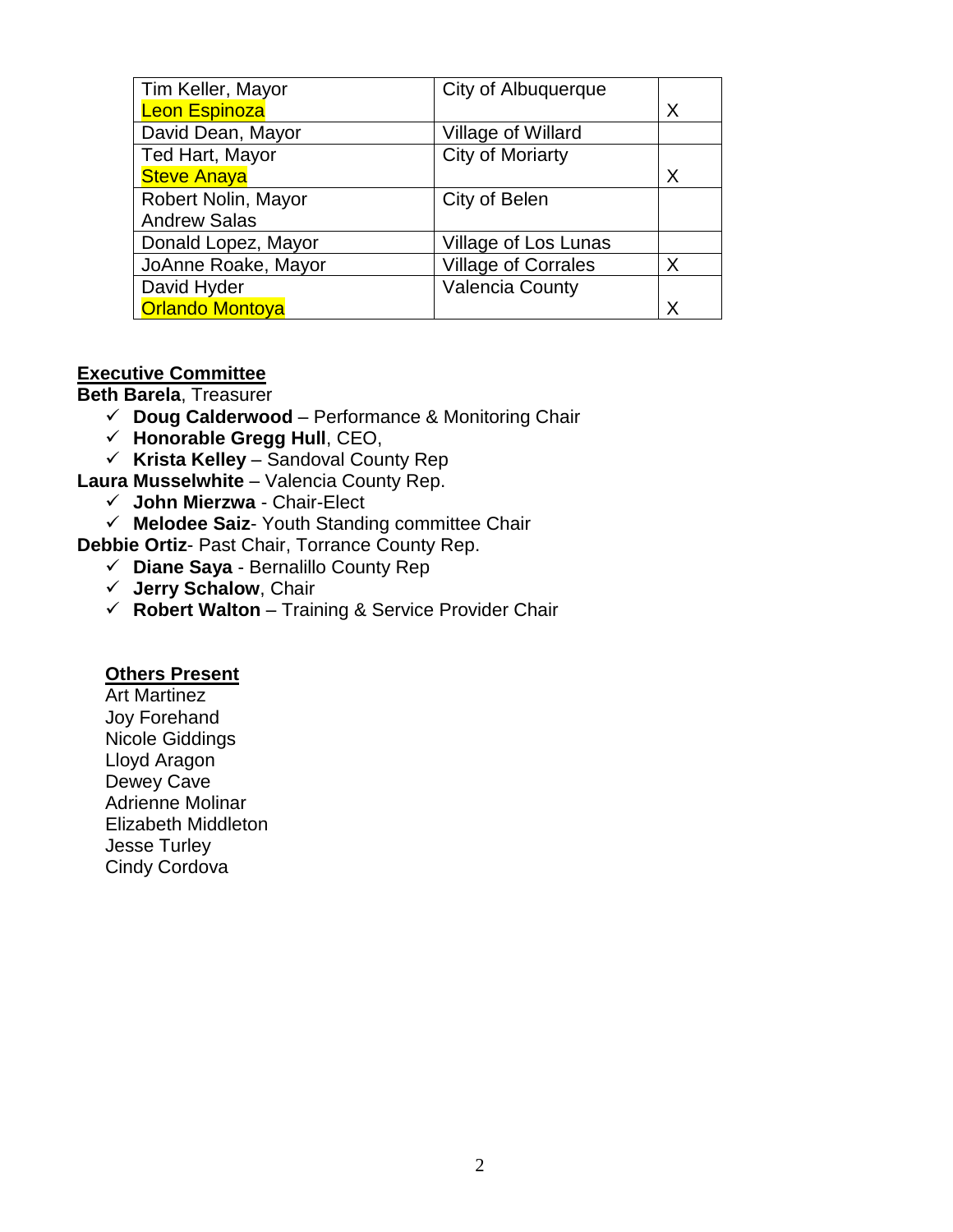# **Approval of Tuesday, January 25, 2022, Agenda**

 **Motion: Joanne Roake, Mayor**

#### **Second: Steve Anaya, for Mayor Ted Hart No Discussion**

# **Action: Passed unanimously by roll call vote**

| <b>Name</b>                    | Company                  | Yes                     | <b>No</b> | <b>Abstain</b> |
|--------------------------------|--------------------------|-------------------------|-----------|----------------|
| Jake Brutton, Mayor            | Village of Tijeras       |                         |           |                |
| <b>Hallie Brown</b>            |                          | X                       |           |                |
| Bryan Olguin, Mayor            | Town of Peralta          |                         |           |                |
| <b>Steve Robbins</b>           |                          | X                       |           |                |
| Jack Torres, Mayor             | Town of Bernalillo       |                         |           |                |
| Roger Sweet, Mayor             | Village of Jemez Springs |                         |           |                |
| Charlene Pyskoty, Commissioner | <b>Bernalillo County</b> | X                       |           |                |
| Ryan Schweback, Commissioner   | <b>Torrance County</b>   |                         |           |                |
| <b>Kevin McCall</b>            |                          | X                       |           |                |
| Audrey Jaramillo, Mayor        | Town of Edgewood         |                         |           |                |
| <b>Jerry Powers</b>            |                          | Χ                       |           |                |
| Gregg Hull, Mayor              | City of Rio Rancho       | $\overline{\mathsf{x}}$ |           |                |
| David Heil, Commissioner       | Sandoval County          |                         |           |                |
| Peter Nieto, Mayor             | Town of Mountainair      |                         |           | X              |
| Steve Lucero, Mayor            | Village of San Ysidro    |                         |           |                |
| <b>Jennifer Garcia</b>         |                          |                         |           | X              |
| Boyd Herrington, Mayor         | Village of Encino        |                         |           |                |
| <b>Timothy McCue</b>           |                          | X                       |           |                |
| Russel Walkup, Mayor           | Village of Bosque Farms  |                         |           |                |
| Richard Velarde, Mayor         | Village of Cuba          |                         |           |                |
| Charles Griego, Mayor          | Village of Los Lunas     |                         |           |                |
| <b>Charlene Ashburn</b>        |                          | X                       |           |                |
| Nathan Dial, Mayor             | Town of Estancia         |                         |           |                |
| <b>Michelle Jones</b>          |                          | X                       |           |                |
| Tim Keller, Mayor              | City of Albuquerque      |                         |           |                |
| <b>Leon Espinoza</b>           |                          | X                       |           |                |
| David Dean, Mayor              | Village of Willard       |                         |           |                |
| Ted Hart, Mayor                | City of Moriarty         |                         |           |                |
| <b>Steve Anaya</b>             |                          | X                       |           |                |
| Robert Nolin, Mayor            | City of Belen            |                         |           |                |
| <b>Andrew Salas</b>            |                          | X                       |           |                |
| Donald Lopez, Mayor            | Village of Los Lunas     |                         |           |                |
| JoAnne Roake, Mayor            | Village of Corrales      | X                       |           |                |
| David Hyder                    | Valencia County          |                         |           |                |
| <b>Orlando Montoya</b>         |                          | X                       |           |                |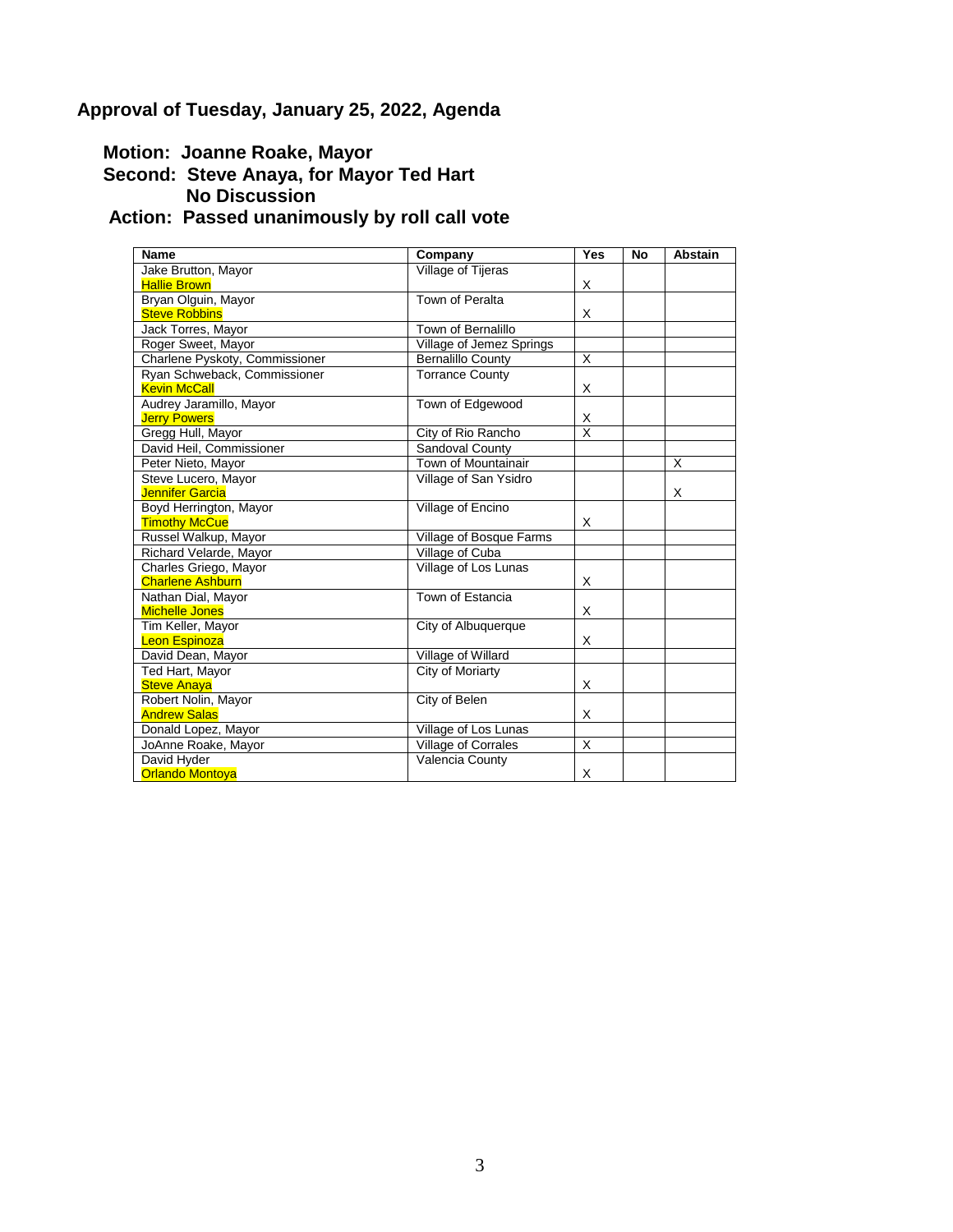# **Tab 1: Approval of Minutes, Chief Elected Officials – August 10, 2021**

# **Motion: Charlene Pyskoty, Commissioner Second: JoAnne Roake, Mayor No Discussion**

# **Action: Passed unanimously by roll call vote**

| <b>Name</b>                    | Company                  | Yes                     | <b>No</b> | <b>Abstain</b> |
|--------------------------------|--------------------------|-------------------------|-----------|----------------|
| Jake Brutton, Mayor            | Village of Tijeras       |                         |           |                |
| <b>Hallie Brown</b>            |                          | X                       |           |                |
| Bryan Olguin, Mayor            | Town of Peralta          |                         |           |                |
| <b>Steve Robbins</b>           |                          | X                       |           |                |
| Jack Torres, Mayor             | Town of Bernalillo       |                         |           |                |
| Roger Sweet, Mayor             | Village of Jemez Springs |                         |           |                |
| Charlene Pyskoty, Commissioner | <b>Bernalillo County</b> | X                       |           |                |
| Ryan Schweback, Commissioner   | <b>Torrance County</b>   |                         |           |                |
| <b>Kevin McCall</b>            |                          | X                       |           |                |
| Audrey Jaramillo, Mayor        | Town of Edgewood         |                         |           |                |
| <b>Jerry Powers</b>            |                          | Χ                       |           |                |
| Gregg Hull, Mayor              | City of Rio Rancho       | $\overline{\mathsf{x}}$ |           |                |
| David Heil, Commissioner       | Sandoval County          |                         |           |                |
| Peter Nieto, Mayor             | Town of Mountainair      |                         |           | X              |
| Steve Lucero, Mayor            | Village of San Ysidro    |                         |           |                |
| Jennifer Garcia                |                          |                         |           | Х              |
| Boyd Herrington, Mayor         | Village of Encino        |                         |           |                |
| <b>Timothy McCue</b>           |                          | X                       |           |                |
| Russel Walkup, Mayor           | Village of Bosque Farms  |                         |           |                |
| Richard Velarde, Mayor         | Village of Cuba          |                         |           |                |
| Charles Griego, Mayor          | Village of Los Lunas     |                         |           |                |
| <b>Charlene Ashburn</b>        |                          | X                       |           |                |
| Nathan Dial, Mayor             | Town of Estancia         |                         |           |                |
| <b>Michelle Jones</b>          |                          | X                       |           |                |
| Tim Keller, Mayor              | City of Albuquerque      |                         |           |                |
| <b>Leon Espinoza</b>           |                          | X                       |           |                |
| David Dean, Mayor              | Village of Willard       |                         |           |                |
| Ted Hart, Mayor                | City of Moriarty         |                         |           |                |
| <b>Steve Anaya</b>             |                          | X                       |           |                |
| Robert Nolin, Mayor            | City of Belen            |                         |           |                |
| <b>Andrew Salas</b>            |                          |                         |           |                |
| Donald Lopez, Mayor            | Village of Los Lunas     |                         |           |                |
| JoAnne Roake, Mayor            | Village of Corrales      | X                       |           |                |
| David Hyder                    | Valencia County          |                         |           |                |
| <b>Orlando Montova</b>         |                          | X                       |           |                |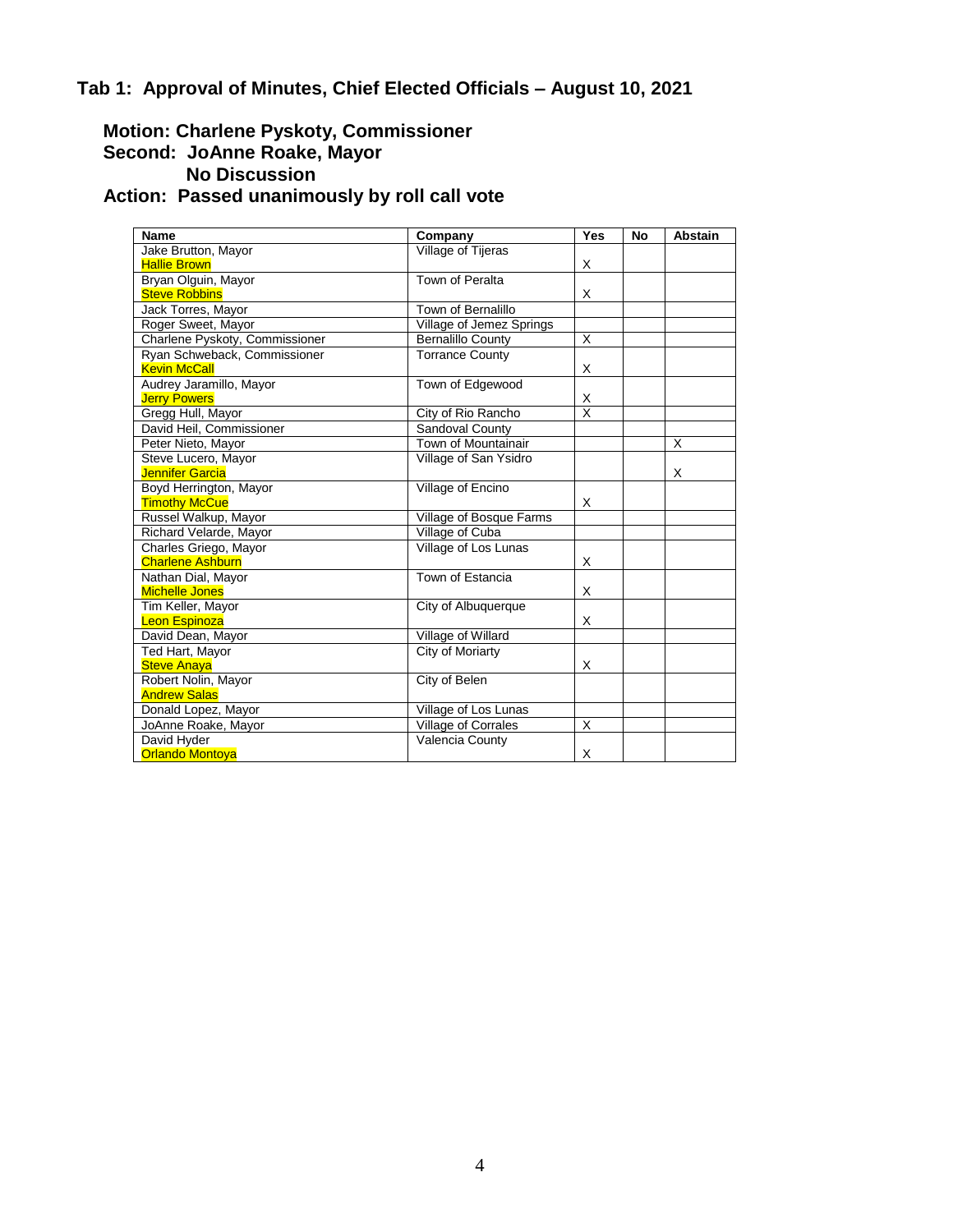- **Tab 2: Approval of Workforce Connection of Central New Mexico (WCCNM) Board Members** by Art Martinez, Workforce Administrator
	- Mr. Martinez presented new Board Members for PY21

#### **New Board Member**

# **Community Based Organizaiton**

| <b>Name</b>           | County            | <b>Business</b>               |
|-----------------------|-------------------|-------------------------------|
| <b>Eleanor Chavez</b> | <b>Bernalillo</b> | <b>NUHHCE District 1199NM</b> |

**Partners** 

**Economic Development**

| Name                     | County            | <b>Business</b>                         |
|--------------------------|-------------------|-----------------------------------------|
| <b>Danielle Casey</b>    | <b>Bernalillo</b> | <b>Albuquerque Economic Development</b> |
| Workforce System Partner |                   |                                         |

| <b>Name</b>             | <u>County</u> | <b>Business</b>                            |
|-------------------------|---------------|--------------------------------------------|
| <b>Antoinette Homes</b> | Bernalillo    | NM Department of Vocational Rehabilitation |

#### **Motion: JoAnne Roake, Mayor Second: Steve Robbins, for Mayor Bryan Olguin Action: Passed unanimously by roll call vote**

| <b>Name</b>                    | Company                  | <b>Yes</b> | <b>No</b> | <b>Abstain</b> |
|--------------------------------|--------------------------|------------|-----------|----------------|
| Jake Brutton, Mayor            | Village of Tijeras       |            |           |                |
| <b>Hallie Brown</b>            |                          | X          |           |                |
| Bryan Olguin, Mayor            | Town of Peralta          |            |           |                |
| <b>Steve Robbins</b>           |                          | X          |           |                |
| Jack Torres, Mayor             | Town of Bernalillo       |            |           |                |
| Roger Sweet, Mayor             | Village of Jemez Springs |            |           |                |
| Charlene Pyskoty, Commissioner | Bernalillo County        | X          |           |                |
| Ryan Schweback, Commissioner   | <b>Torrance County</b>   |            |           |                |
| <b>Kevin McCall</b>            |                          | X          |           |                |
| Audrey Jaramillo, Mayor        | Town of Edgewood         |            |           |                |
| <b>Jerry Powers</b>            |                          | X          |           |                |
| Gregg Hull, Mayor              | City of Rio Rancho       | X          |           |                |
| David Heil, Commissioner       | Sandoval County          |            |           |                |
| Peter Nieto, Mayor             | Town of Mountainair      |            |           | X              |
| Steve Lucero, Mayor            | Village of San Ysidro    |            |           |                |
| Jennifer Garcia                |                          |            |           | X              |
| Boyd Herrington, Mayor         | Village of Encino        |            |           |                |
| <b>Timothy McCue</b>           |                          | X          |           |                |
| Russel Walkup, Mayor           | Village of Bosque Farms  |            |           |                |
| Richard Velarde, Mayor         | Village of Cuba          |            |           |                |
| Charles Griego, Mayor          | Village of Los Lunas     |            |           |                |
| <b>Charlene Ashburn</b>        |                          | X          |           |                |
| Nathan Dial, Mayor             | Town of Estancia         |            |           |                |
| <b>Michelle Jones</b>          |                          | X          |           |                |
| Tim Keller, Mayor              | City of Albuquerque      |            |           |                |
| <b>Leon Espinoza</b>           |                          | X          |           |                |
| David Dean, Mayor              | Village of Willard       |            |           |                |
| Ted Hart, Mayor                | City of Moriarty         |            |           |                |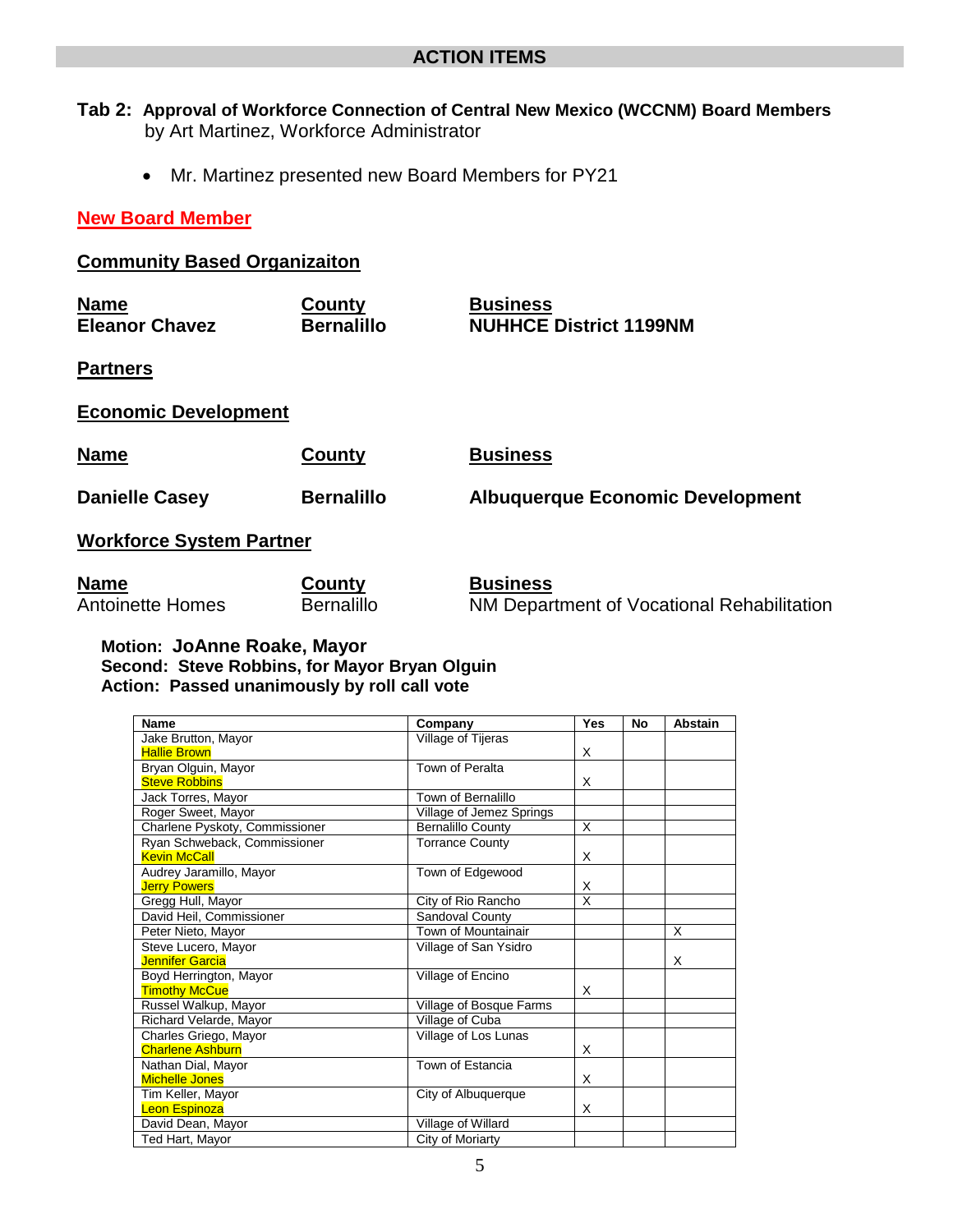| <b>Steve Anaya</b>     |                      |   |  |
|------------------------|----------------------|---|--|
| Robert Nolin, Mayor    | City of Belen        |   |  |
| <b>Andrew Salas</b>    |                      |   |  |
| Donald Lopez, Mayor    | Village of Los Lunas |   |  |
| JoAnne Roake, Mayor    | Village of Corrales  |   |  |
| David Hyder            | Valencia County      |   |  |
| <b>Orlando Montova</b> |                      | Χ |  |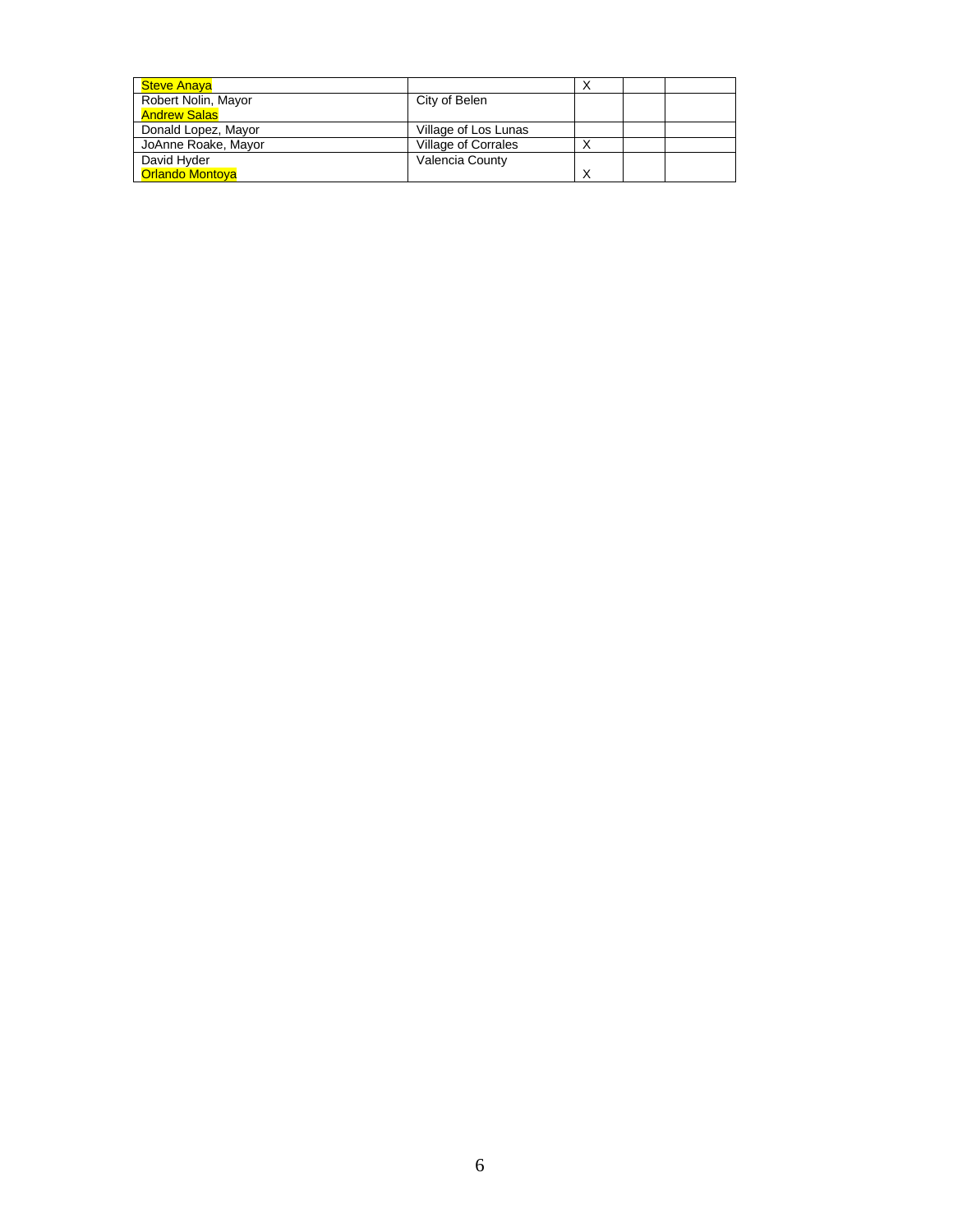### **Tab 3: Approval of Amended WCCNM Bylaws**

by Art Martinez, Workforce Administrator

- Mr. Martinez explained that we are modifying the amendments in order to be in consistent with the new regulations that have been passed by the New Mexico Department of Workforce Solutions.
- Some of the changes include:
- Vacancies to the Full Board need to be filled in 90 days oppose to 120 days.
- Changing how the WCCNM Board Operates. Provide additional detail and clarification for the WCCNM Executive Committee as they may act on behalf of the WCCNM Full Board for certain action items and for issues that require immediate action and for approval of policies mandated by federal or state law/regulatory changes and does not contain criteria that is applicable only to the Central Region.
- New changes to the conflict of interest and Code of Conduct.
- The removal of reference to the Youth Council and replacement with the WCCNM Youth Standing Committee.

#### **Questions & Comments**

#### **Motion: JoAnne Roake, Mayor Second: Hallie Brown, for Mayor Jake Brutton Action: Passed unanimously by roll call vote**

| <b>Name</b>                    | Company                  | Yes                     | <b>No</b> | <b>Abstain</b> |
|--------------------------------|--------------------------|-------------------------|-----------|----------------|
| Jake Brutton, Mayor            | Village of Tijeras       |                         |           |                |
| <b>Hallie Brown</b>            |                          | X                       |           |                |
| Bryan Olguin, Mayor            | Town of Peralta          |                         |           |                |
| <b>Steve Robbins</b>           |                          | Χ                       |           |                |
| Jack Torres, Mayor             | Town of Bernalillo       |                         |           |                |
| Roger Sweet, Mayor             | Village of Jemez Springs |                         |           |                |
| Charlene Pyskoty, Commissioner | <b>Bernalillo County</b> | $\overline{\mathsf{x}}$ |           |                |
| Ryan Schweback, Commissioner   | <b>Torrance County</b>   |                         |           |                |
| <b>Kevin McCall</b>            |                          | X                       |           |                |
| Audrey Jaramillo, Mayor        | Town of Edgewood         |                         |           |                |
| <b>Jerry Powers</b>            |                          | X                       |           |                |
| Gregg Hull, Mayor              | City of Rio Rancho       | $\overline{\mathsf{x}}$ |           |                |
| David Heil, Commissioner       | Sandoval County          |                         |           |                |
| Peter Nieto, Mayor             | Town of Mountainair      |                         |           |                |
| Steve Lucero, Mayor            | Village of San Ysidro    |                         |           |                |
| <b>Jennifer Garcia</b>         |                          |                         |           | X              |
| Boyd Herrington, Mayor         | Village of Encino        |                         |           |                |
| <b>Timothy McCue</b>           |                          | Χ                       |           |                |
| Russel Walkup, Mayor           | Village of Bosque Farms  |                         |           |                |
| Richard Velarde, Mayor         | Village of Cuba          |                         |           |                |
| Charles Griego, Mayor          | Village of Los Lunas     |                         |           |                |
| <b>Charlene Ashburn</b>        |                          | X                       |           |                |
| Nathan Dial, Mayor             | Town of Estancia         |                         |           |                |
| <b>Michelle Jones</b>          |                          | X                       |           |                |
| Tim Keller, Mayor              | City of Albuquerque      |                         |           |                |
| <b>Leon Espinoza</b>           |                          | X                       |           |                |
| David Dean, Mayor              | Village of Willard       |                         |           |                |
| Ted Hart, Mayor                | City of Moriarty         |                         |           |                |
| <b>Steve Anaya</b>             |                          | X                       |           |                |
| Robert Nolin, Mayor            | City of Belen            |                         |           |                |
| <b>Andrew Salas</b>            |                          |                         |           |                |
| Donald Lopez, Mayor            | Village of Los Lunas     |                         |           |                |
| JoAnne Roake, Mayor            | Village of Corrales      | X                       |           |                |
| David Hyder                    | Valencia County          |                         |           |                |
| <b>Orlando Montoya</b>         |                          | X                       |           |                |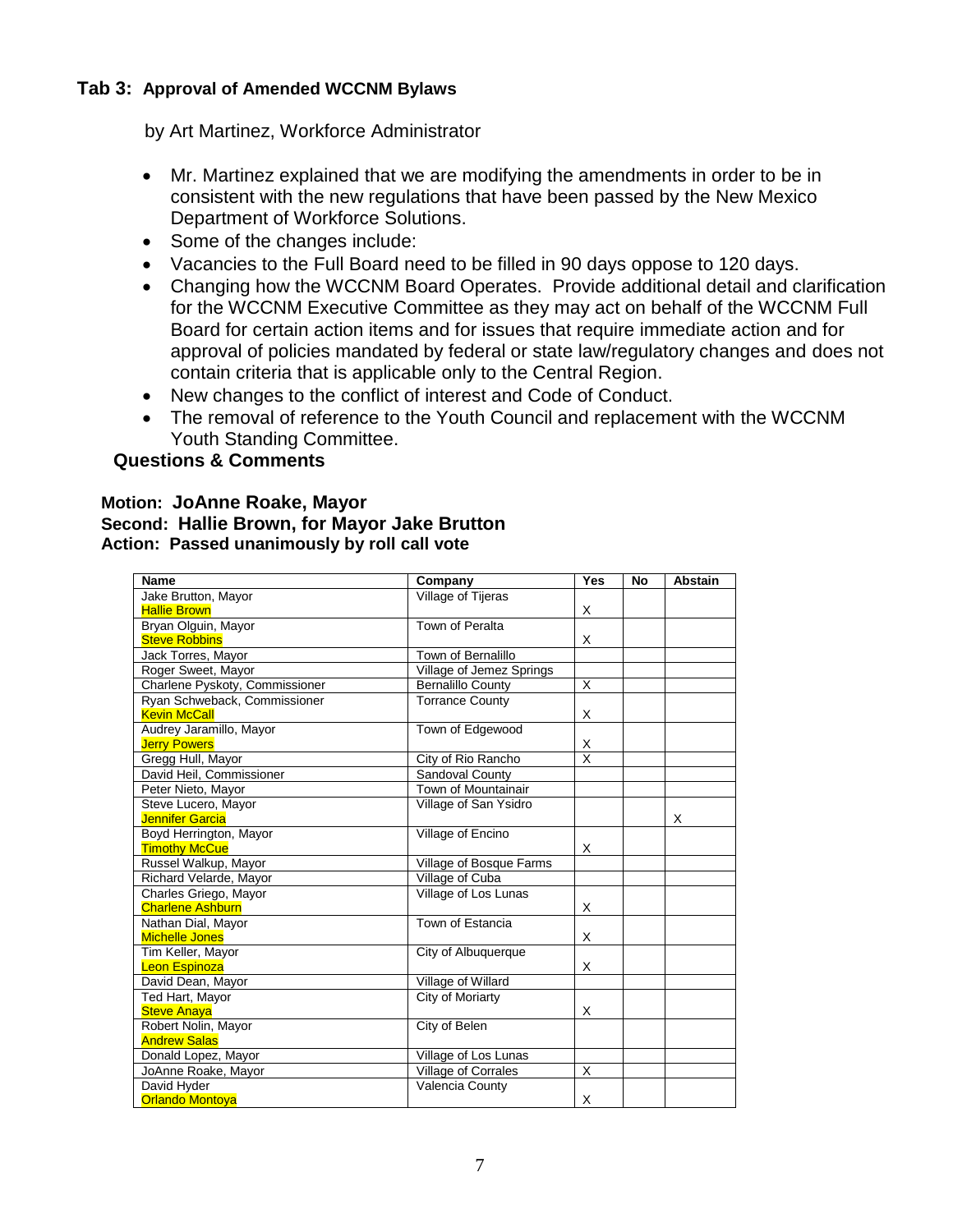#### **Tab 4: Approval of Amended WCCNM CEO Agreement and Voting Rules, and CEO Partner Agreement**

by Art Martinez, Workforce Administrator

- Mr. Martinez, explained that the CEO Agreement and CEO Partnership Agreement amendments are required to comply with the States regulations.
- The state has issued a regulation stating that the Chief Elected Officials are the "County Commissioner for the Central Region" which eliminates all the other officials from voting but not participating.
- There is a lot of concern from members regarding this issue.
- We are attempting to come up a solution by defining voting rules that would designate a voting member and non-voting member.
- First rule an up down vote by voice by all non-voting members so they have input in discussion.
- Second Rule would provide we do a roll call by county
- is required to ensure the criteria established by the state are acknowledged by both the CEO's and the WCCNM Local Board.
- There is a lot of concern on this and we need all the input from all counties. **Discussion & Comments**

**(Detailed discussion can be made available with a request to Workforce Connection of Central New Mexico Board)**

#### **Mayor Hull asked for a motion**

*This item failed due to the lack of motion.*

#### **DISCUSSION/PUBLIC COMMENT/ADJOURNMENT**

#### **Discussion**

- Real Time Solutions Contract Update Art Martinez, explained they have been working with Real Time Solutions. They have created web base application for NMWC. There has been delays due to Covid. Another amendment to the contract has been extended with additional monies of \$40,000 to complete the project.
- EDA Grant Mr. Martinez gave update on the US Department of Commerce and the Economic Development Administration. The first level of grants was the Build Back Better, for New Mexico and the Central Region there were two proposals that were accepted. One from the Ero Space and Hispano Chamber of Commerce
- WCCNM Annual Report Ms. Foreman, presented the PY20 WCCNM Annual Report. She stated that it was on the WCCNM Website. If anyone would like a copy, please let Nicole know you would like a copy.
- Workforce Update

Art Martinez, stated that we have made a lot of progress within the Central Region due to Covid, including all the grants we have submitted for. We also initiated the Economic Development Committee which has helped engage with the Economic Developers within the Central Region and the State. This has been helpful to help coordinate initiates within the State. Mark Zientek with the City of Albuquerque has stepped up to Chair this committee and has a done an excellent job.

Mr. Schalow gave an update of the initiatives that the Central Board has been made.

#### □ **Public Comments - NO**

Anyone who wishes to address the Board must register with the secretary of the Board